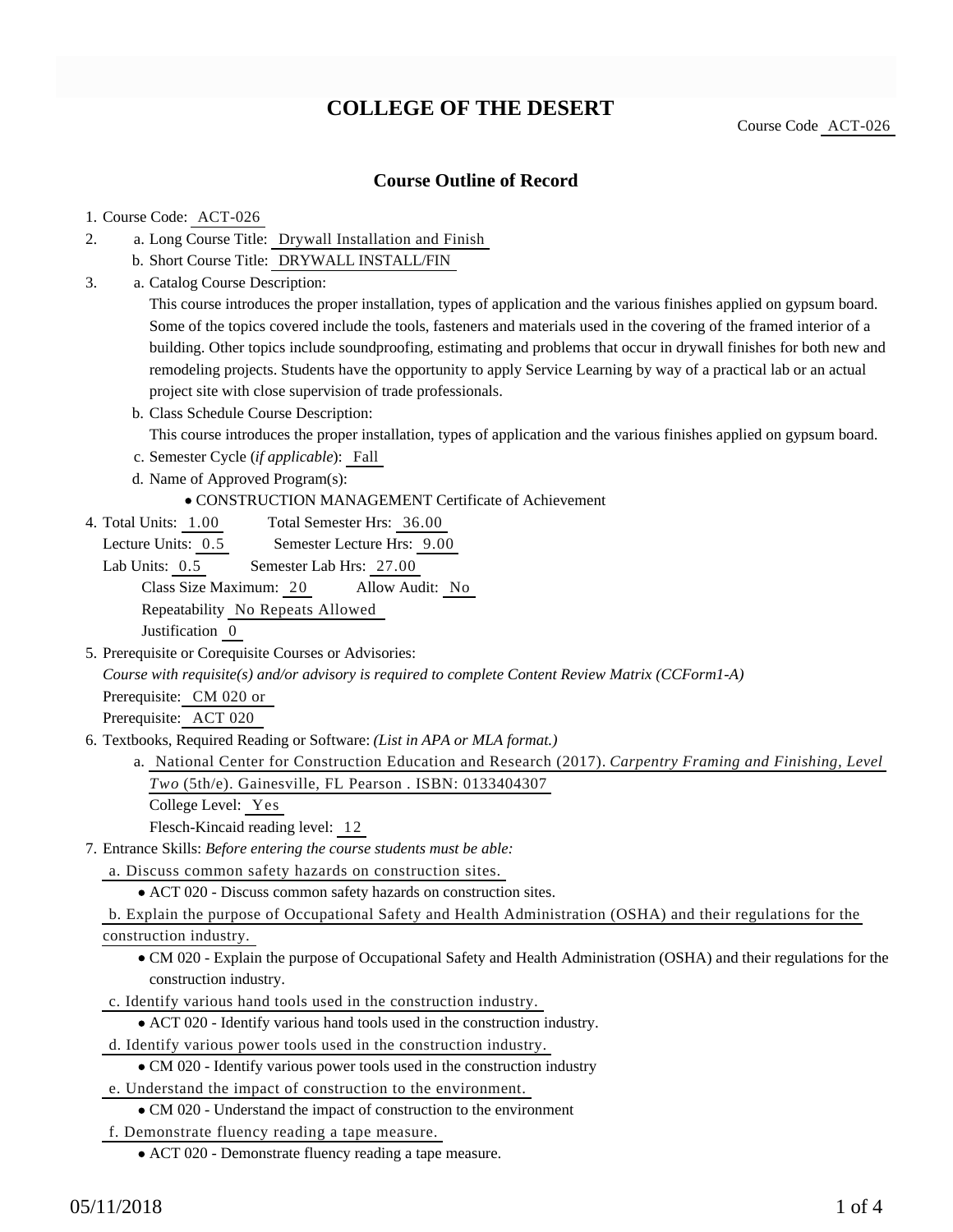g. Demonstrate the ability to interpret information and instructions presented in both written and verbal form.

ACT 020 - Demonstrate the ability to interpret information and instructions presented in both written and verbal form. h. Demonstrate critical thinking skills and the ability to solve problems using those skills.

ACT 020 - Demonstrate critical thinking skills and the ability to solve problems using those skills.

i. Demonstrate effective relationship skills with teammates and supervisors, the ability to work on a team, and appropriate leadership skills.

CM 020 - Demonstrate effective relationship skills with teammates and supervisors, the ability to work on a team, and appropriate leadership skills

j. Understand workplace issues such as sexual harassment, stress, and substance abuse.

CM 020 - Understand workplace issues such as sexual harassment, stress, and substance abuse.

#### 8. Course Content and Scope:

#### Lecture:

- a. Overview of industry
- b. Gypsum board

ACT 026-Drywall Installation and Finish

- c. Tools used for gypsum board application
- d. Application of gypsum board
- e. Multi-ply application
- f. Self supporting gypsum partitions
- g. Architectural noncombustible paneling over gypsum substrate
- h. Resurfacing existing construction
- i. Corner beads and casing
- j. Fire-rated and sound-rated walls
- k. Estimating drywall
- l. Finishing standards
- m. Drywall finishing tools
- n. Drywall finishing materials
- o. Drywall finishing procedures
- p. Problems and remedies

#### Lab: *(if the "Lab Hours" is greater than zero this is required)*

- a. Install selected drywall materials
- b. Apply finish sequence on drywall using hand tools
- c. Apply finish sequence on drywall using power tools
- d. Patch a damaged drywall

#### 9. Course Student Learning Outcomes:

#### 1.

Outline the procedure for selecting the different types of drywall and their application. (Cognitive)

#### 2.

Demonstrate the use of manual and power tools used in drywall finishing. (Psychomotor)

### 10. Course Objectives: Upon completion of this course, students will be able to:

- a. Identify the different types of drywall and their uses.
- b. Explain the proper procedure for selecting the type and thickness of drywall required for specific installations.
- c. Explain the proper selection process of fasteners for drywall installation.
- d. Explain the schedule for fasteners for different types of drywall installation.

e. Explain the proper procedure for the installation of single-layer and multi-layer drywall using different types of drywall fastening systems.

- f. Describe the proper procedure for installing drywall on light gage metal studs.
- g. Explain the soundproofing characteristics of drywall.
- h. Explain the proper procedure for estimating material quantities for a drywall installation.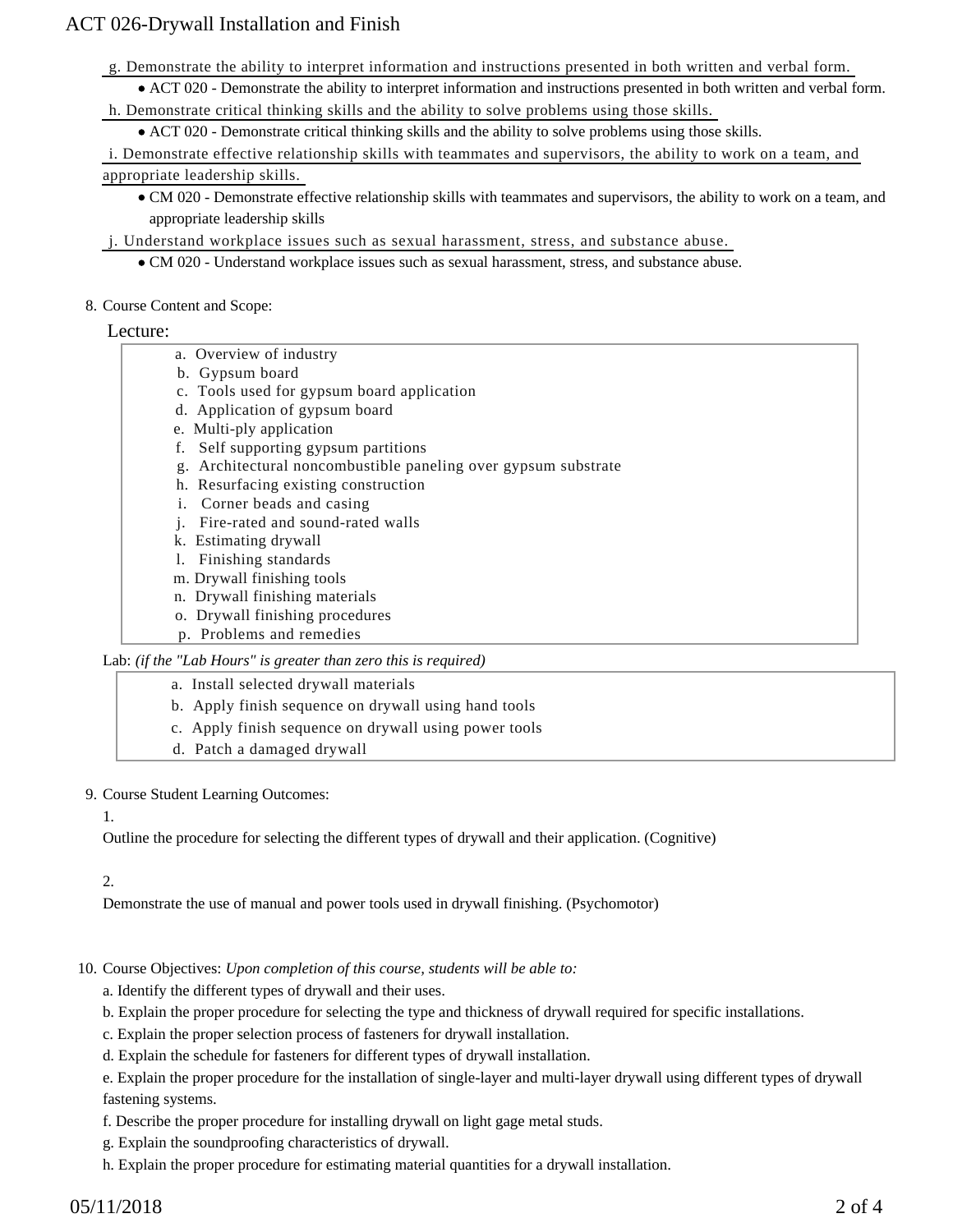## ACT 026-Drywall Installation and Finish

i. Explain the differences between the six levels of finish established by industry standards.

j. Identify the hand tools used in drywall finishing.

k. Identify the automatic tools used in drywall finishing.

l. Identify the materials used in drywall finishing.

m. Identify various types of problems that occur in drywall finishing.

n. Explain the proper procedure for patching a damaged drywall.

11. Methods of Instruction: *(Integration: Elements should validate parallel course outline elements)* 

- a. Demonstration, Repetition/Practice
- b. Discussion

c. Lecture

- d. Observation
- e. Participation

#### Other Methods:

Office and site visits

12. Assignments: (List samples of specific activities/assignments students are expected to complete both in and outside of class.) In Class Hours: 36.00

Outside Class Hours: 18.00

a. In-class Assignments

- 1. Individual projects
- 2. Small group projects
- b. Out-of-class Assignments
	- 1. Review questions
	- 2. Vocabulary terms
	- 3. Short response papers

13. Methods of Evaluating Student Progress: The student will demonstrate proficiency by:

- Written homework
- Presentations/student demonstration observations
- Student participation/contribution
- Other

Quizzes In-class exercises Participation during office and site visits

- 14. Methods of Evaluating: Additional Assessment Information:
- 15. Need/Purpose/Rationale -- All courses must meet one or more CCC missions.

PO - Career and Technical Education

Apply critical thinking skills to execute daily duties in their area of employment.

Exhibit effective written, oral communication and interpersonal skills.

IO - Personal and Professional Development

Develop realistic goals.

Demonstrate an understanding of ethical issues to make sound judgments and decisions.

16. Comparable Transfer Course

| <b>University System</b><br>Campus | <b>Course Number</b> | <b>Course Title</b> | <b>Catalog Year</b> |
|------------------------------------|----------------------|---------------------|---------------------|
|------------------------------------|----------------------|---------------------|---------------------|